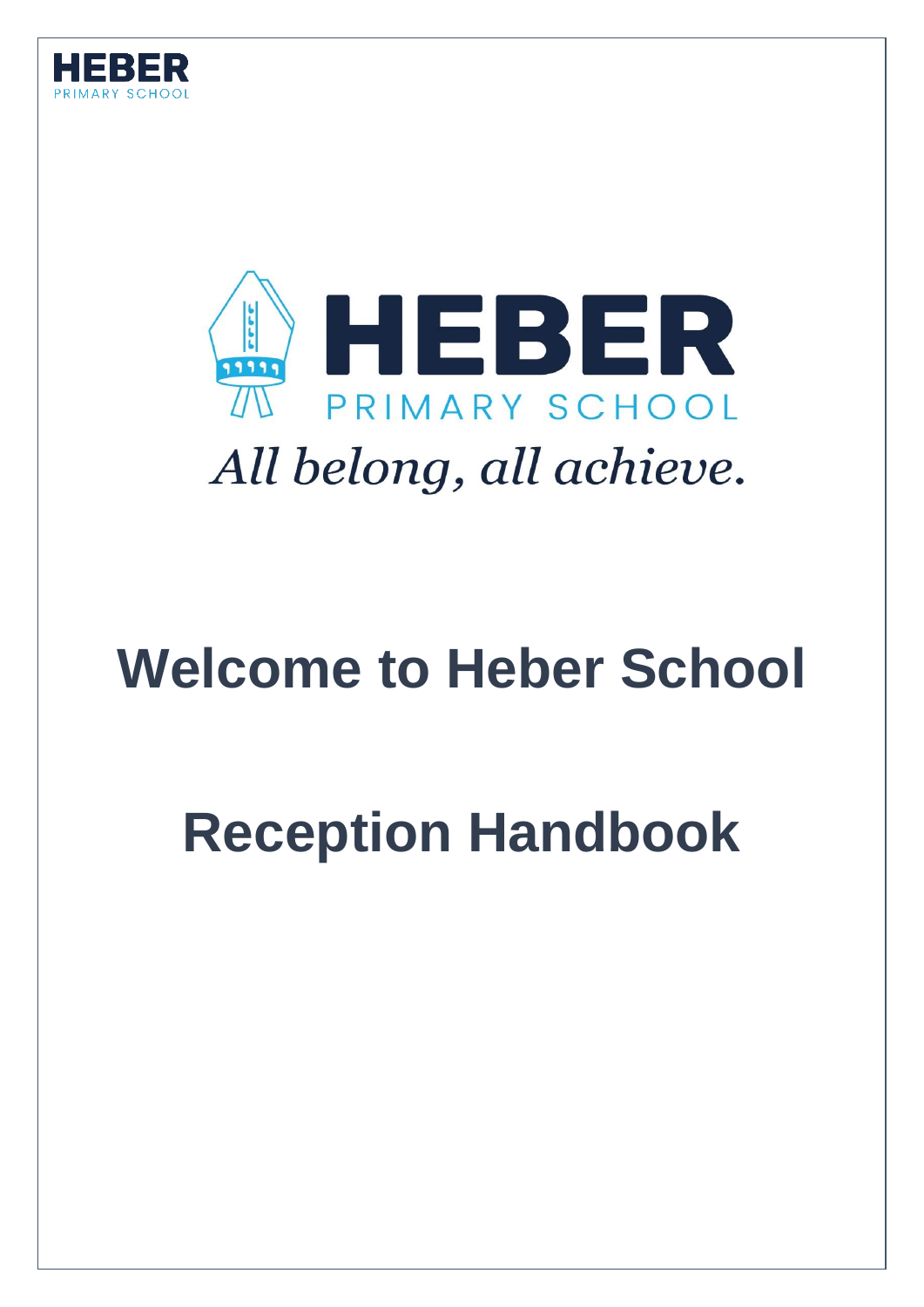

We would like to take this opportunity to thank you for choosing Heber Primary School for your child and to welcome you and your child to Reception. The Reception Team consists of two teachers, three Early Years Educators and additional support staff when required. There is also an Early Years Leader who is a port of call if you have any concerns or queries regarding your child's time in Reception.

We aim to work together as a team, with you as parents and carers to ensure that your child settles quickly and easily into school, enjoys their year in Reception and makes good progress towards entering Key Stage 1.

We want to ensure that all children feel included, secure and valued within the class and the school as a whole. We also aim to provide rich and stimulating experiences, delivering the curriculum in such a way as to enthuse the children whilst meeting their individual needs, and gaining the right balance between adult-directed and child-initiated learning.

The practitioners in the classroom will carry out regular observations and assessment of each child in order to respond to the children's needs in their planning and ensure progression for each child. The preliminary transition period not only allows your child a settling-in period but enables us to understand their abilities and needs from the outset.

## **The Curriculum**

We plan according to the Early Years Foundation Stage. This is divided into the following seven areas of learning. These consist of three main prime areas and four specific other areas.

- Personal, Social and Emotional Development
- Communication and Language
- Physical Development
- Literacy
- Maths
- Understanding of the World
- Expressive Arts and Design

Each area is separated into broad phases of development which lead towards Early Learning Goals. We aim to support your child in achieving these goals by the end of their year in Reception.

#### **The Timetable**

Please find a copy of your child's timetable below: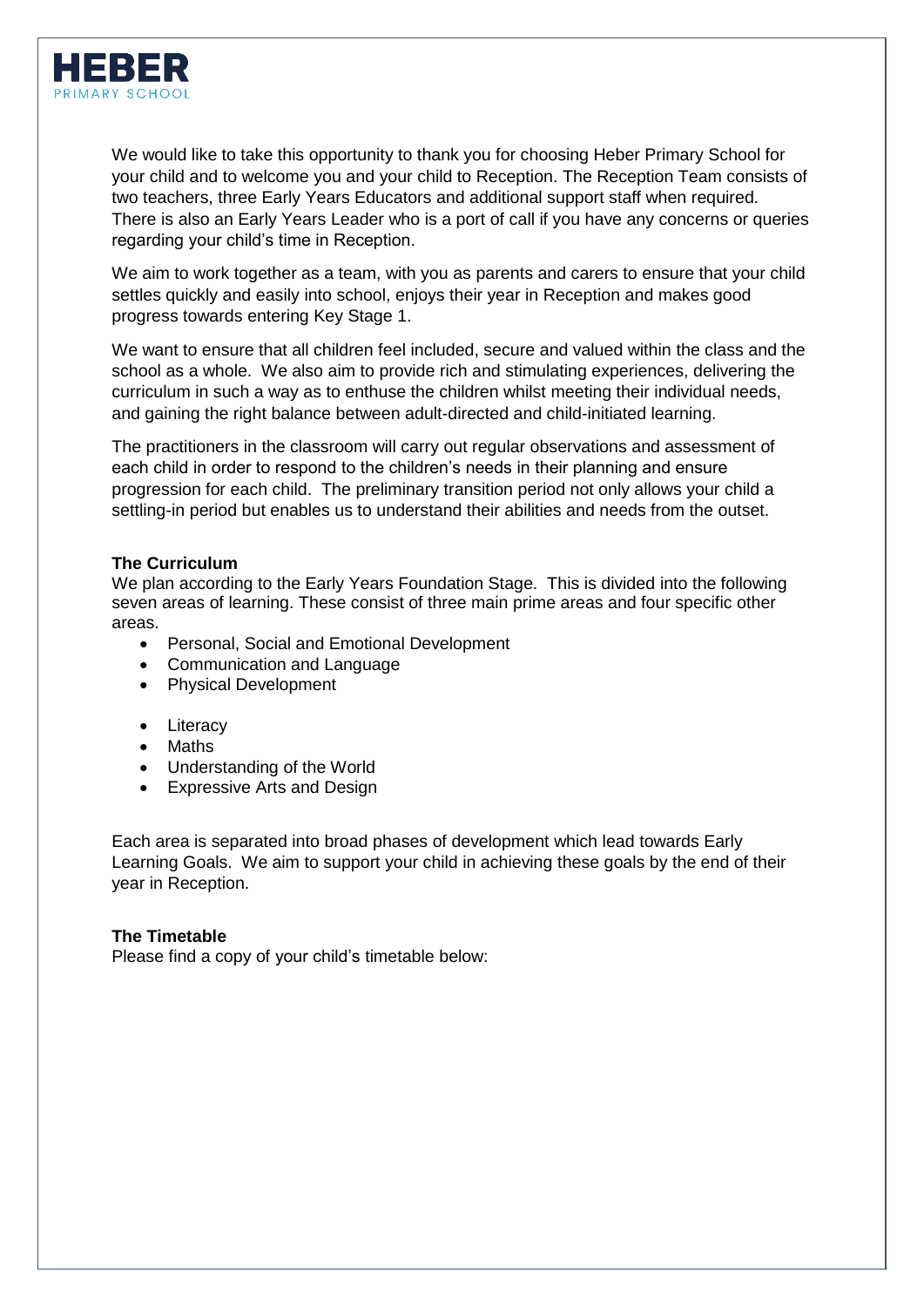

| <b>Monday</b>         | <b>Tuesday</b>         | Wednesday              | <b>Thursday</b>                        | <b>Friday</b>         |
|-----------------------|------------------------|------------------------|----------------------------------------|-----------------------|
| Arrive                | Arrive                 | Arrive                 | Arrive                                 | Arrive                |
|                       |                        |                        |                                        |                       |
| Self-<br>registration | Self-<br>registration  | Self-<br>registration  | Self-<br>registration                  | Self-<br>registration |
|                       |                        |                        |                                        |                       |
| Guided                | Guided                 | Guided                 |                                        |                       |
| reading               | Literacy /<br>Numeracy | Literacy /<br>Numeracy | Creative<br>guided/Singing<br>assembly | KUW guided            |
|                       | activities             | activities             |                                        |                       |
| Phonics               | Phonics                | <b>Phonics</b>         | Phonics                                | Phonics               |
|                       |                        |                        |                                        |                       |
| lunch                 | lunch                  | lunch                  | lunch                                  | lunch                 |
|                       |                        |                        |                                        |                       |
| Guided                | Guided                 | Guided                 | Guided                                 | Guided                |
| teaching input        | teaching input         | teaching<br>input      | teaching input                         | teaching<br>input     |
|                       | Guided                 | Guided                 | Creative                               | <b>KUW</b> guided     |
|                       |                        |                        | guided                                 |                       |
| Guided                | Literacy /             | Literacy /             |                                        |                       |
| reading               | Numeracy               | Numeracy               |                                        |                       |
|                       | activities             | activities             |                                        |                       |
|                       |                        |                        |                                        |                       |

The timetable is designed to allow a balance between adult directed learning which takes place in the mornings and afternoons and opportunities for child-initiated learning will be throughout the day covering all areas of the curriculum.

We would like to take this opportunity to highlight some guidelines for Reception.

## **Beginning and End of the Day**

The Reception day begins at 8.40am and Reception children should enter via the Jennings Road Gate. As a school, we stress the importance of punctuality and ask that your child is brought by an adult on time. Your child is to be collected by an adult at 3.10pm from the Jennings Road Gate. If someone other than the parent/carer is picking up your child, please inform the school office who will notify the class teacher; we will not allow children to leave with another person without authorisation. If your child has not been collected by 3.20pm, they will be taken to the office to wait. *\*Please note, times are subject to change but we will inform you of any changes as soon as possible.*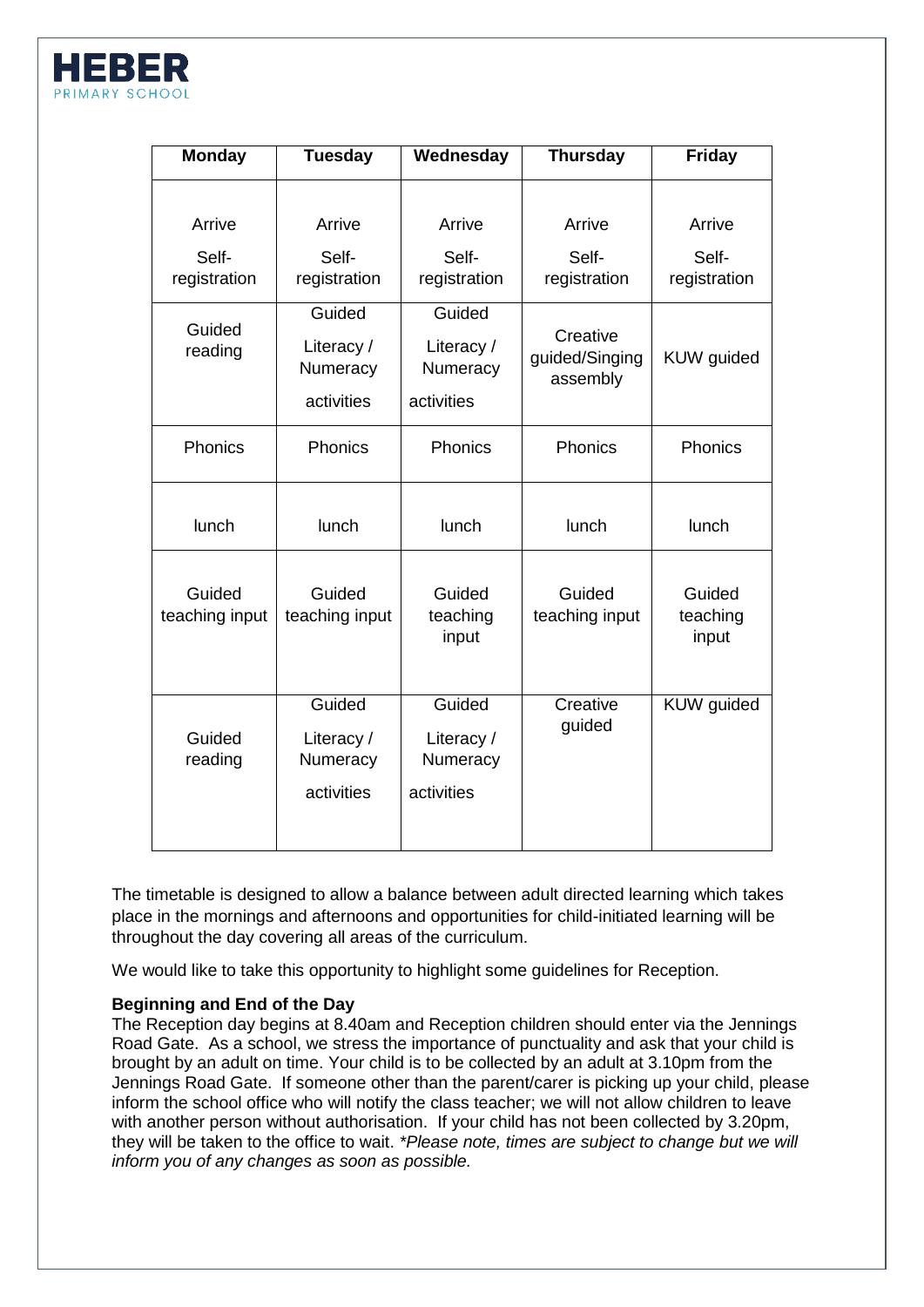

## **Encouraging Independence**

We ask that you say goodbye to your child in the playground and support us in encouraging your child to be independent by putting their coats, bags etc. in the correct places on their own. You can help to improve their confidence in everyday skills at home by helping them learn to dress and undress, go to the toilet, wash their hands, tidy up, and express their emotions through talk.

#### **Attendance**

As with punctuality, we have a strict policy on attendance. If your child is absent from school for any reason, please telephone the school office on the first day of absence before 10.00am to inform us. On their return we request a letter stating the dates and reason for absence. Term time holidays will not be authorised.

#### **Clothing**

We encourage you to provide your child with the Heber school uniform which is available to buy from the office. The blue sweatshirts and white or blue polo shirts are to be worn with grey trousers, skirts or dresses. Children may wear grey shorts or a blue gingham dress in Summer.

As physical development is an integral part of the Foundation Stage Curriculum, your child will not require a PE kit to change into for discrete PE lessons.

Please ensure that all items of your child's clothing including hats, gloves etc., and especially jumpers are labelled with their name. We recommend using a permanent pen or sewing in name labels. Your child will be provided with a labelled peg on which to hang their clothes. We do not take any responsibility for lost items. Lost property can be found through the school doors on the ground floor from the Lordship Lane Playground.

#### **Outdoor Area**

Children will have the opportunity every day to access the curriculum in our designated Reception outdoor area. We ask that they bring appropriate outdoor clothing, particularly in cold or wet weather. In summer, please ensure they are wearing sunscreen and bring a hat.

#### **Outdoor Learning Sessions**

Once a week the children will attend an outdoor learning session at the Alleyn's woods. The children will attend in groups of 15. This is an excellent opportunity for the children to develop their social development, investigation and problem-solving skills. The children will be taught about how to explore nature safely and learn about the natural world. Your child will need:

- Raincoat / old coat
- Old clothes e.g. trousers, t-shirt, jumper
- Appropriate shoes e.g. wellies, trainers
- Appropriate hat for the different seasons

#### **Phonics**

At Heber we follow the Letters and Sounds programme alongside the actions of Jolly Phonics. The children will work through the different phases, initially focussing on phase 1 activities and by the end of Reception being exposed to phase 4/5 words and sounds. The children will begin with focussing on rhyme and alliteration and then building on their letter recognition, alongside learning the sounds these letters make. The children will also learn a number of 'tricky words' such as 'I', 'to' and 'the'.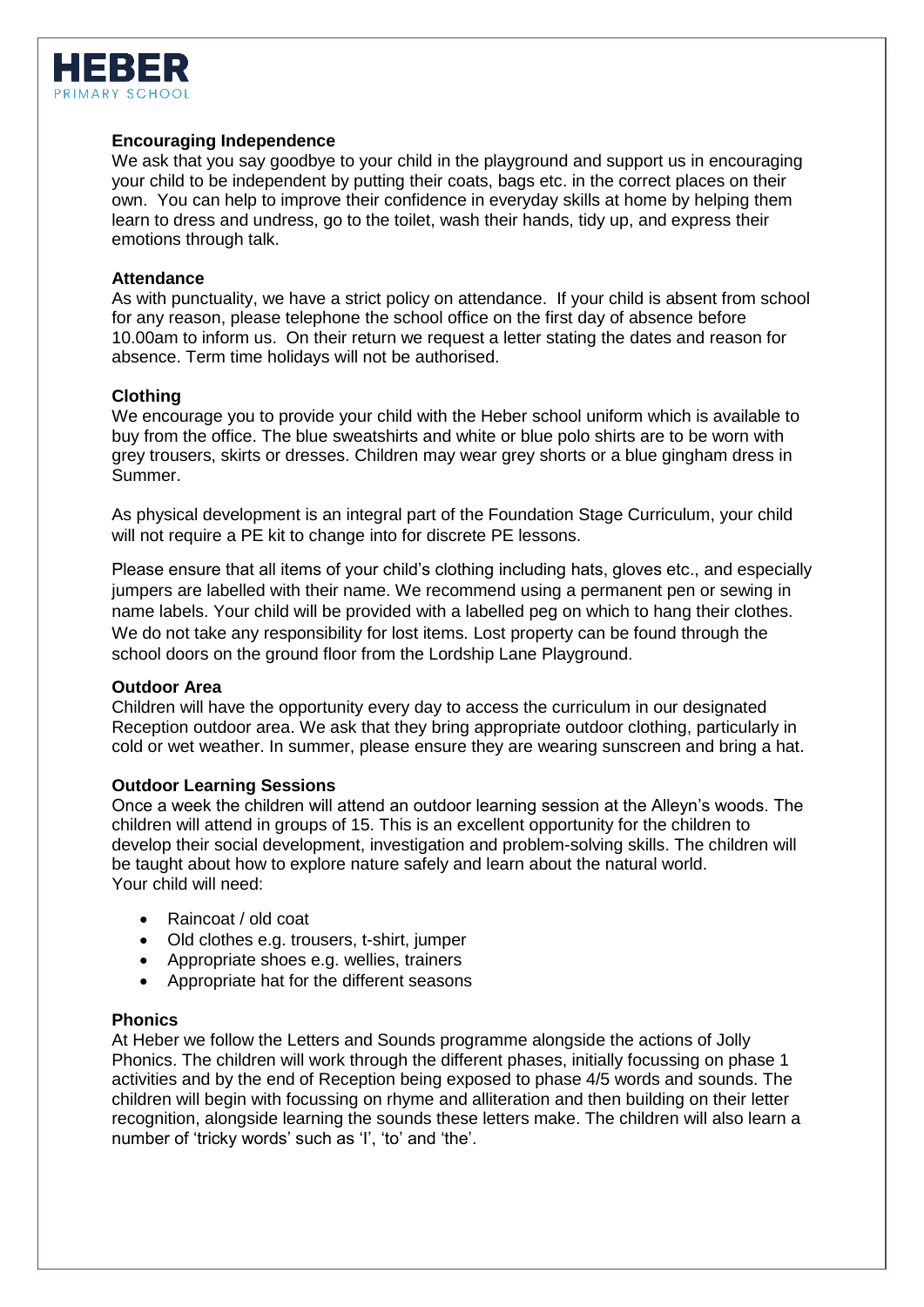

## **Food and Drink**

Children are able to access fruit and water throughout the day. A personal water bottle can be brought in and put on the snack table.

## **Cooking Fund**

We ask parents for a contribution of £6 per child per term to help buy the food and ingredients for our cooking activities.

## **Medication**

If your child has been prescribed ongoing medication such as an inhaler or medication for an allergy, a care plan must be completed with the school nurse. This medication will be kept in the school office. We do not administer any other medication within the school.

## **Toys and Money**

Unless otherwise informed, children are not allowed to bring toys or money into school. We have plenty of things to keep them busy during the day so there is no need, and we do not want to run the risk of them getting lost or broken so let's keep them for reward times. If your child has something of interest to show the class, especially if it relates to the current topic then they may bring it in. Please label the item with your child's name and ensure they give it to the teacher in the morning.

## **Rewards and Sanctions**

In order to have a happy classroom, we have rules that must be followed so please encourage your child to do so. We have a positive approach towards behaviour management and believe that praise is key to a child's confidence, behaviour and attainment. In addition to our positive words, each child has a reward sticker chart and will receive a prize when 15 stickers are earned. A class reward is also used for when the whole class are working together to follow the rules.

If rules are broken 2 warnings are given before a child is sent to the thinking chair. After 4 warnings they are sent for 15 minutes' time out in the neighbouring class. 5 warnings will mean time out for the whole session in another class. In is very rare for children in the Foundation Stage to surpass 2 warnings.

#### **Home-School Links**

We aim to develop and encourage home links, and gladly welcome your help and support. If you have a particular skill or interest that you think the children (or we) would appreciate then please let us know. Or maybe you have some spare time in which you would like to come in and help, an extra pairs of hands is always appreciated. You will be informed of the children's topics so if you think you could contribute then please speak to one of the team.

We value parent's views on how your child is progressing and to support this we encourage you to fill in 'WOW' vouchers that are added to your child's learning journey books. These are a fantastic way of celebrating all of your child's achievements and things that they are proud of.

If you have any questions or queries regarding your child's schooling please do not hesitate to talk to a member of the classroom staff, or Mrs. Piddington. We will be happy to help. We do however ask that where possible you talk to us at the end of the day so as not to disrupt the morning routine.